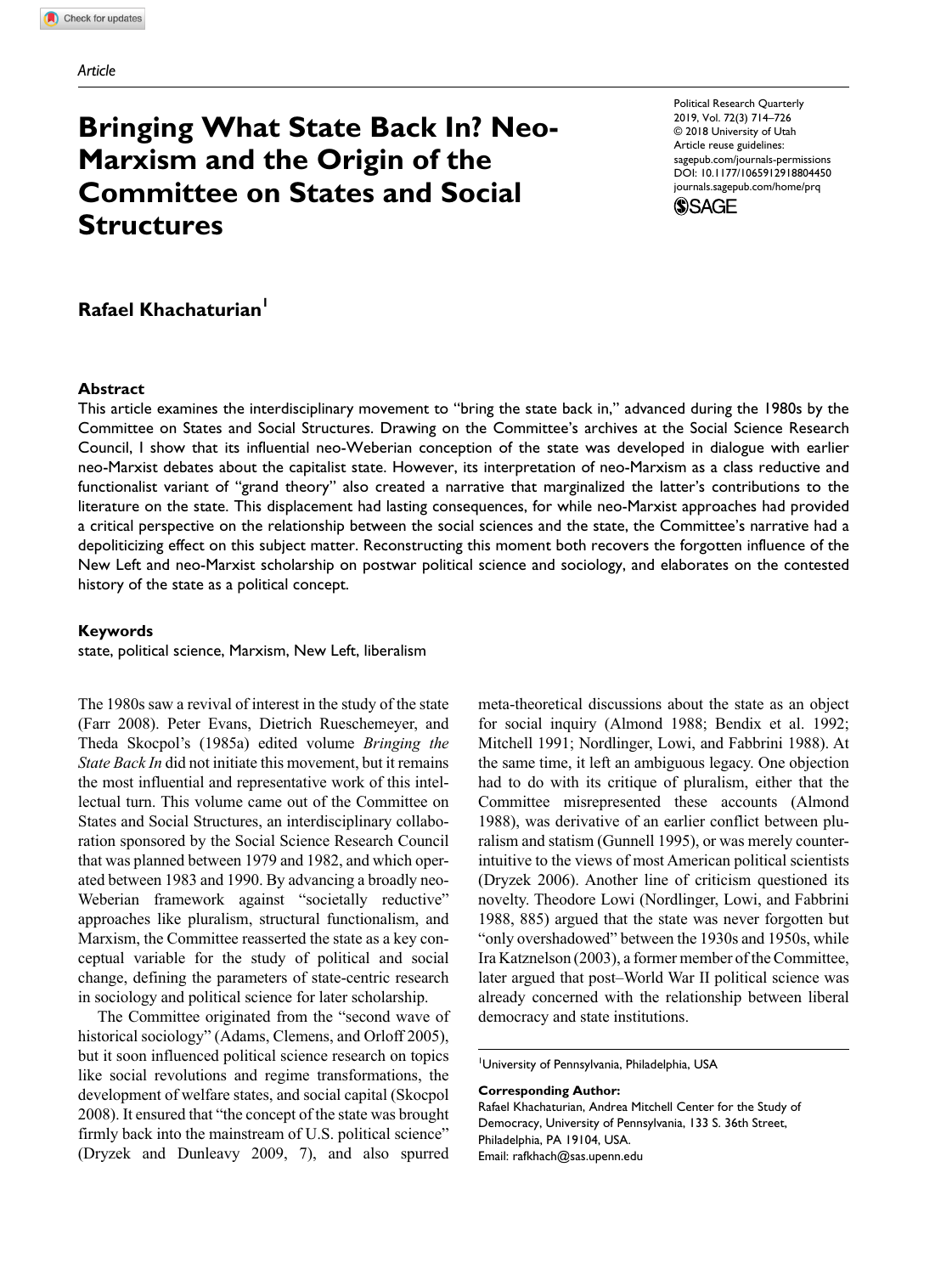In this paper, I reexamine the origins of the Committee to show that its contribution and legacy was entwined in the methodological and normative controversies of the American social sciences during the 1960s and 1970s. The Committee was driven by a younger generation of social scientists, who were inspired by the political and cultural upheavals of the 1960s to challenge intellectual, status, and gender hierarchies in the academy. Its members were prompted to reevaluate the American state in a comparative and historical context, after having seen how state institutions were more insular and autonomous from society than pluralism allowed (as became apparent during the Vietnam War) and yet could also be deployed for egalitarian purposes, as with the postwar welfare state. It was time, they suggested, that this ambiguity, which had long been the subject of both critique and prescription among social theorists, was supplemented by an *analytical* focus on the modern state's capacities (Evans, Rueschemeyer, and Skocpol 1985b, 363–64). For that reason, they advanced an interdisciplinary, macro-historical, and structural approach to the study of social change, as a corrective to both the individualism of behavioral and pluralist political science and the ahistorical universalism of postwar sociology (Katznelson 1992, 729).

Just as importantly, the Committee was a response to contemporary neo-Marxist scholarship on the capitalist state, which influenced its research agenda and self-justification. Many of the Committee's members were graduate students and junior scholars when neo-Marxism first began drawing interest in the American social sciences during the late 1960s and early 1970s. At the time of the Committee's formation, neo-Marxist research on the state was a theoretically pluralistic and explicitly political research program advancing an understanding of the state as a contradictory matrix for capital accumulation, a condensation of social forces and practices, and a terrain of political struggle (Hay 1999). Although the "neo-statist" turn initiated by the Committee was not merely a "polemic internal to Marxism" (Almond 1988), the latter was the main interlocutor through which the Committee formulated its claims about the neglect of the state in existing American social science. While some observers previously recognized this continuity between neo-Marxist state theory and the Committee (Cammack 1989, 1990; McLennan 1989), today, this theoretical legacy is almost entirely forgotten. I suggest the Committee's narrative about the "return" to the state in the American social sciences displaced and retroactively minimized the influence of the neo-Marxist scholarship that preceded it, as radical ideas were channeled into academic trajectories and blunted in the process. While the Committee incorporated aspects of the neo-Marxist accounts, including its interest in the relationship between the state, capitalism, and liberal democracy, it also subsumed them into a narrower framework of ostensibly value-neutral, disciplinary scholarship.

The Committee's intervention had a number of lasting consequences. First, moving away from what it saw as societally reductive approaches, it overemphasized a bureaucratic conception of the state. Second, it adopted a more neo-positivist mode of inquiry, which dovetailed with the political retreat of the left during the 1980s, in depoliticizing the state by treating it as one operationalizable variable among others (as in discussions of "state capacity"), rather than as a target of democratic demands and political praxis. Last, it reinterpreted the history of the postwar social sciences to retroactively write out the Marxist influence. In effect, the Committee "brought the state back in" to political science and political sociology, but its intervention simultaneously marginalized a framework that had provided a standpoint of critical and practical reflexivity for studying the ideological relationship between the American social sciences and the state.

In the following section, I recount how dissatisfaction with pluralism and modernization theory in the late 1960s encouraged a younger generation of sociologists to find a more critical account of historical development in a loose "Weber/Marx combinatory" (Adams, Clemens, and Orloff 2005, 65). I then reconstruct the Committee's critique of neo-Marxism on the state and comparative historical research. As evidence, I draw on the Committee's planning documents stored at the Rockefeller Archive Center in Tarrytown, New York.<sup>1</sup> While *Bringing the State Back In* shows a cursory awareness of contemporary Marxist debates, the Committee's papers, primarily dating to 1980–1983, suggest a more sustained engagement and re-appropriation of contemporary Marxism. Following that, I discuss how the Committee's intervention and narrative came to affect later theorizations of the state. I conclude that while the neo-Marxist debates provided a reflexive and interdisciplinary standpoint for evaluating the relationship of postwar capitalism and the state to the social scientific discourses that framed these phenomena, the Committee's legacy was to largely bracket away this metatheoretical question. In doing so, it created a new narrative that amplified its own novelty, while adapting discussions of the state to a narrower framework that stripped them of their earlier, critical connotations.

## **Transformations in Postwar Social Science**

Pluralism and modernization theory, the dominant frameworks in political science and sociology for much of the postwar years, came under growing scrutiny in the mid-1960s. They were challenged by an "uppity generation" of young scholars sympathetic to the New Left and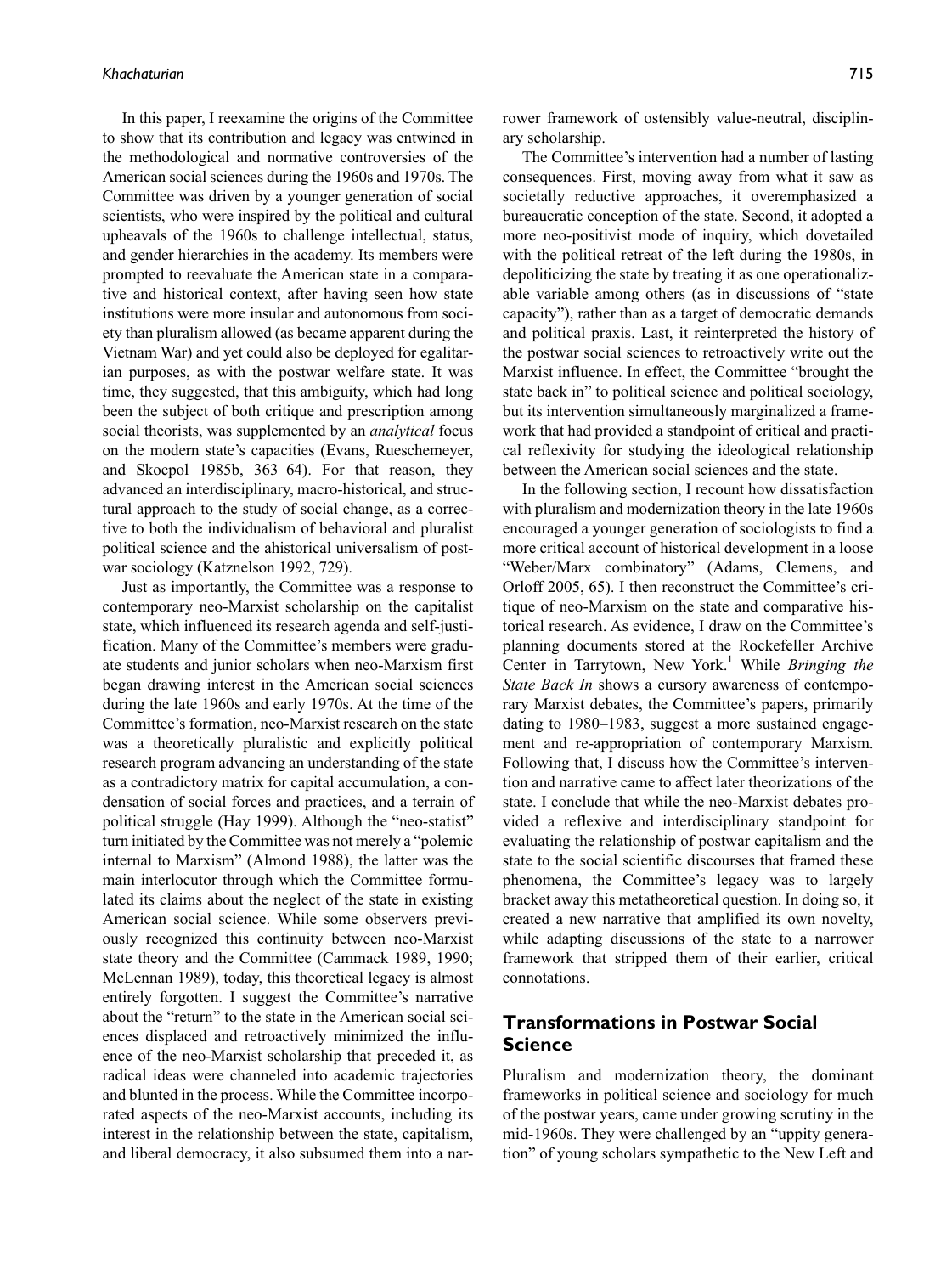energized by the civil rights, feminist, and antiwar movements (Kesselman 1981; Skocpol 1988). Pluralist theory, which had stressed value-neutral social science and the importance of interest groups for governance (Ciepley 2000), was criticized as emblematic of the blind spot that the American social sciences had toward their own regime. Pluralism's failure to account for the uneven distribution of power within American society and in American foreign policy had led to a "new revolution in political science" (Easton 1969). The Caucus for a New Political Science implicated pluralism's conservatism and neglect of normative questions about citizenship, democracy, and engaged scholarship in the ongoing "crisis of authority" in major American institutions (Surkin and Wolfe 1970, 6), while the journal initially associated with the Caucus, *Politics & Society* (Editorial Introduction 1970; see also Barrow 2017), invoked C. Wright Mills in its first issue by noting the "depoliticization of the study of politics" and "paucity of critical analysis" that typified mainstream social science.

Critiques of pluralism and structural-functionalism were first advanced in sociology rather than political science, making this an interdisciplinary intellectual movement (Burawoy 1982; Flacks 1982; Hechter 1979; Manza and McCarthy 2011). Modernization theory, developed in research collaborations like the Social Science Research Council's Committee on Comparative Politics active from 1954 to 1972, had framed social development in linear and universal terms, emphasizing cross-national comparisons on the spectrum of "tradition" and "modernity" (Katznelson 2009; Latham 2008). In contrast, it became clear to the new generation that the "reverberations of political conflicts inside the United States and across the globe" during the 1960s could not be explained either by "static and developmentalist versions of structural functionalism" or "economic-determinist and linear evolutionist readings of Marxism" (Skocpol 1984, 3). New theoretical frameworks and research agendas were needed to tease out the historical relationships between economic development, state structures, and regime types.

Two key resources for this turn were a new reading of Max Weber and the debates about the state then circulating in western European Marxist circles. The "first wave" of postwar historical sociology exemplified in the works of Reinhard Bendix (1964) and Barrington Moore Jr. (1966) had advanced a critique of modernization theory and of psychological and cultural explanations of social change (Calhoun 1996). Breaking with the Parsonian interpretation of Weber as a theorist of consensus, Bendix recovered the importance of domination and conflict in his thought, while arguing for a comparative-historical approach to theory and concept formation (Caldwell 2002; Rueschemeyer 1984). Following Bendix, the scholars of the "second wave of historical sociology" included this interpretation of Weber alongside Tocqueville, Marx, and Durkheim, in forming the canon of classical social theory used to ground the nascent field of historical sociology (Connell 1997; Skocpol 1984).

Just as importantly, these scholars were introduced to the neo-Marxist discussions of the state in the wake of Ralph Miliband's (1969) *The State in Capitalist Society* and the English translation of Nicos Poulantzas' (1973) *Political Power and Social Classes*. Both books challenged pluralist and structural-functionalist theories in the American social sciences that had marginalized the state concept while substituting analogous notions such as the political system. Yet they relied on quite different theoretical frameworks to explain the state's role for the ongoing maintenance and reproduction of capitalism. Miliband (1969, 55, 59) had argued that the unequal distribution of power and resources found in pluralist democracies were not aberrations but inherent to postwar capitalist societies, with the overlapping interests and social backgrounds of the capitalist class and state elites creating an ideological consensus on political and economic affairs. In contrast, Poulantzas (1973, 44–45) argued against the idea that the state directly implemented the preferences and interests of the capitalist class. In place of this "instrumentalism," he emphasized the capitalist state's relative autonomy, which unified the disparate interests of the capitalist class into a hegemonic bloc while atomizing the working class through its juridical and repressive institutions. Despite their differences, both works shared a critical perspective on the relationship between social scientific theory and the state, observing that pluralism either neglected or concealed the real role of the state in perpetuating class divisions within capitalist society.

Because Miliband's account shared similarities with American "elite theory" critiques of pluralism made by Mills (1956), Schattschneider (1960), and McConnell (1966), its influence on post-behavioral political science and political sociology was more immediate. Miliband served on the advisory board of *Politics & Society* between 1970 and 1973 (Barrow 2017), and by the mid-1970s, the American Political Science Association would list him as among the most-cited political scientists in the profession (Newman 2003, 185). Discussing Miliband's book in the *American Political Science Review*, Benjamin Barber (1970) concluded that "the Marxist perspective comes far closer to capturing the relevant realities of the Western system of power than the sublimely complacent fixations of the pluralists." Meanwhile, Poulantzas' account had a lasting impact by encouraging more theoretical rigor in Marxist studies of the state. One U.S. journal called his book "a classic within the Marxist theory of the state" and the Anglophone social sciences (Book Notes 1975), while another noted that it "bridges Marxist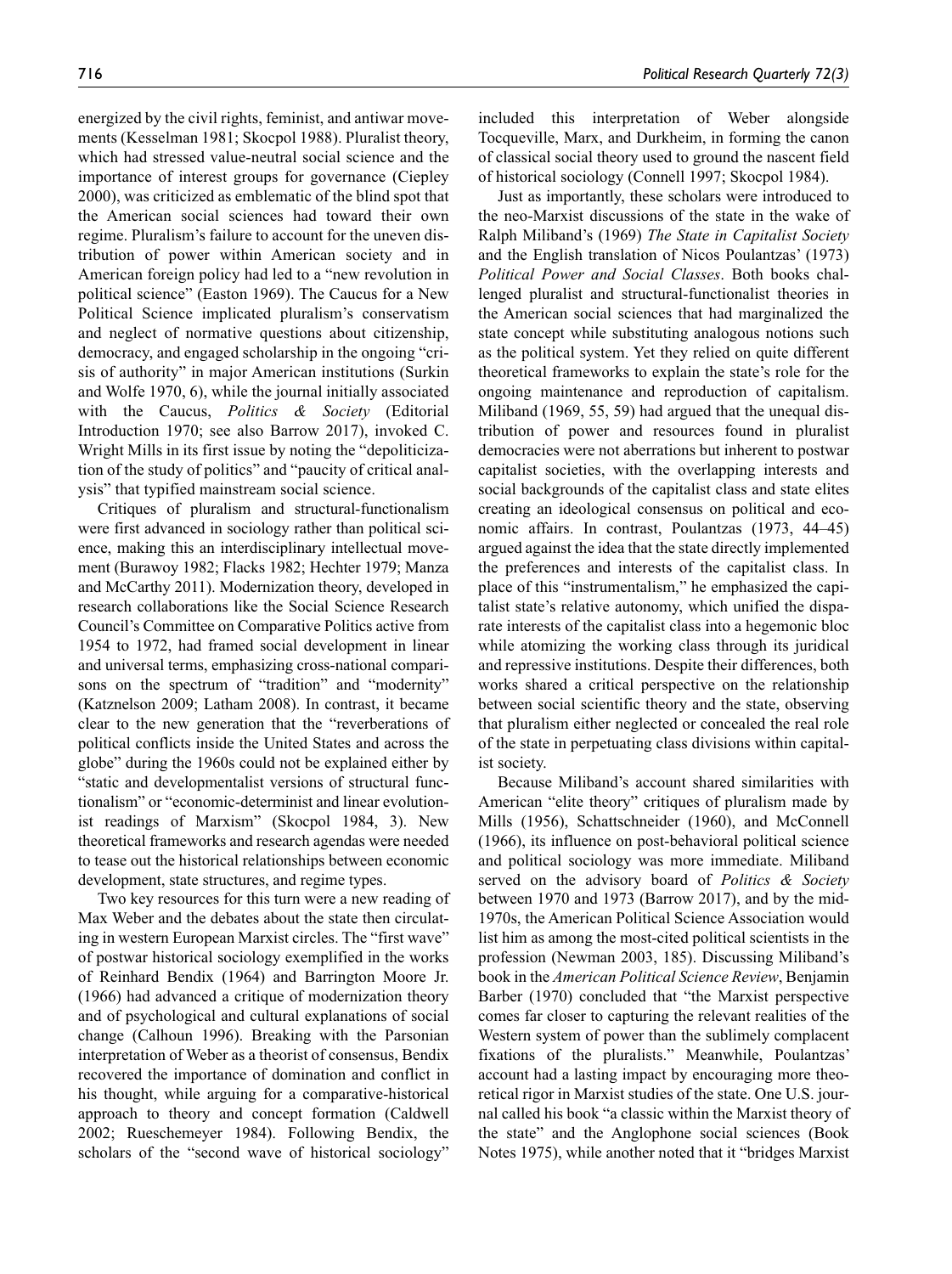and 'Western' social science writings with remarkable acuity" and thus "deserves a broad public among American social scientists" (Tiersky 1976, 187; see also Bridges 1974).

These books, and the Miliband-Poulantzas debate in the *New Left Review*, became the main referents for American social scientists on contemporary Marxist treatments of the state (Barrow 2002; Jessop 2008). However, the lasting effect of the debate, which mostly revolved around methodological questions, was to reify state theory into "instrumentalist" and "structuralist" camps. By 1975, an influential essay in *Kapitalistate*, a key outlet for introducing contemporary neo-Marxist scholarship to a U.S. audience, noted the polemical character of recent work on the state (Gold, Lo, and Wright 1975). The following years saw the appearance of important contributions by Offe (1974), Therborn (1978), and Block (1977) that sought to push beyond this dichotomy. Block's work, in particular, with its focus on the constraints and imperatives faced by state managers, anticipated the research questions later taken up by the Committee (Skocpol 1980). Together, this scholarship stressed the interactions between state power and class politics, as well as the importance of critical reflexivity about that relationship from the standpoint of the social sciences. Nevertheless, despite signs of this research trajectory developing beyond the terms of the Miliband-Poulantzas debate toward a view of the state as the outcome of social and political struggles, the lasting perception of the impasse between "instrumentalist" and "structuralist" approaches remained. This led even sympathetic critics like Katznelson (1981, 632) to observe that Marxists' hesitance to engage with the Weberian view of the state placed "artificial, even crippling, limits on the development of Marxist social thought."

A younger generation of scholars, thus, found new theoretical resources in both the critiques of pluralism advanced within neo-Marxist scholarship and the emergence of historical sociology as a distinct field of inquiry (Skocpol 1984; Smith 1991). Along with J. P. Nettl's (1968) essay "The State as a Conceptual Variable," exemplary macro-historical studies of capitalist development by Immanuel Wallerstein (1974), Perry Anderson (1974), and the *Annales* school illustrated the ability of this new framework to inform research on the state, class structures, and social conflict. The Marxian theoretical heritage provided a common "regime of knowledge" or point of reference (Adams, Clemens, and Orloff 2005, 20), allowing these scholars to consciously blur the disciplinary boundaries between political sociology and political science to overcome the methodological and normative shortcomings of mainstream social science. Yet as the notion of the "capitalist state" proved to be an evasive analytic object, with Marxist approaches diverging into

irreconcilable and competing explanatory theories, the corrective to this "theoreticism" was to supplement it with a Weberian model that was more attentive to empirical and historical variations among modern states, and to their potential autonomy from class forces. The following section shows how the Committee developed this position and its own scholarly identity in dialogue with neo-Marxists, while also characterizing its project as a critique of their penchant for "grand theory" and class reductivism.

## **Bringing the State Back In**

The Committee was developed in numerous meetings between Evans, Rueschemeyer, and Skocpol, while the former two were tenured professors of sociology at Brown, and the latter an assistant professor of sociology at Harvard. From 1980 to 1983, they built a network of similar-minded scholars, linked either by institutional affiliation or generational affinity, until its executive body was expanded to also include Albert Hirschman (Institute for Advanced Study), Peter Katzenstein (Cornell), Stephen Krasner (Stanford), Ira Katznelson (The New School), and Charles Tilly (Michigan). $^2$  The Committee's interdisciplinary outlook, reflected in its reach beyond the sociological profession—Katznelson, Krasner, and Katzenstein were all tenured political scientists, Hirschman a polymath economist, and Tilly an endowed chair in social science—was fitting, insofar as the state was a broad subject lending itself to the permeable disciplinary boundaries of macro-historical social science.<sup>3</sup>

This research initiative was a culminating experience for scholars who as students had witnessed how "existing relations of power in state, economy, and society could be very unjust" and had developed a "sense that protests and rebellions could make a difference" (Skocpol 1988, 630). Now assistant and associate professors, they channeled their earlier political sensibilities into influential institutional positions and challenged academic hierarchies, as in the case of Harvard's controversial denial of tenure to Skocpol in the fall of 1980. Following that decision, which drew new attention to the challenges faced by women in the social sciences, Skocpol was recruited by Katznelson to a joint appointment in sociology and political science at the University of Chicago (see Skocpol 1988, 2007). Her grievance proceedings against Harvard, the decision to pursue which she attributed to the "general esteem in which protest against perceived injustice is held by my generation" (Skocpol 2007, 638), lasted the majority of her five-year stay at Chicago. Yet one of the positive outcomes of that career obstacle was the opportunity to extend this research agenda to another influential institution, placing it into a closer dialogue with political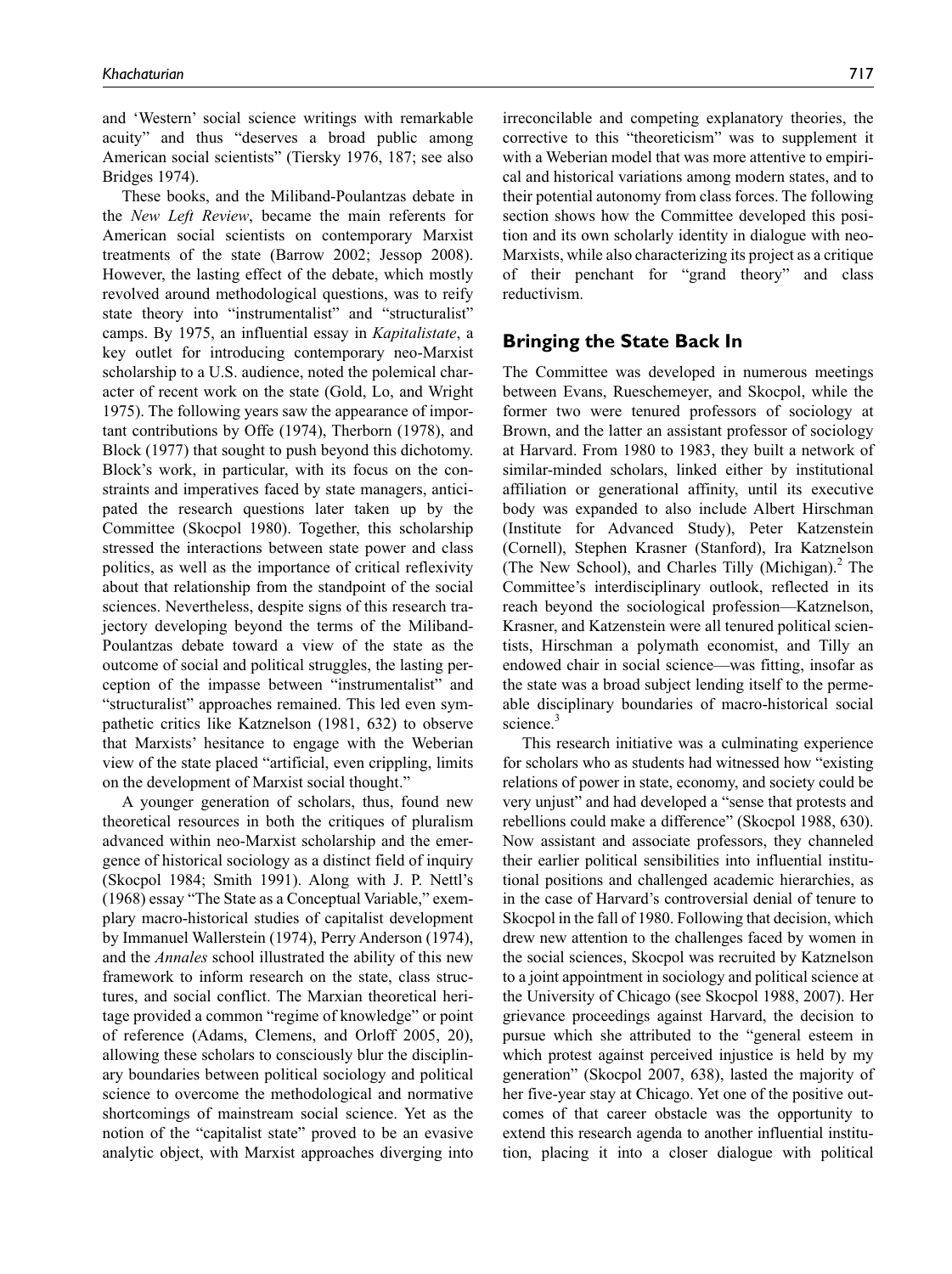scientists and establishing collaborative partnerships with female graduate students such as Margaret Weir, who later also became a contributor to *Bringing the State Back In* (Robertson 1994, 133).

The Committee was inspired by contemporary theoretical and methodological debates about macro-historical research spurred by the earlier neo-Marxist scholarship. At the time, a spate of notable works by Skocpol (1979), Ellen Kay Trimberger (1978), Stephen Krasner (1978), and Alfred Stepan (1978) had explored phenomena like state formation, war-making, and the relationship between bureaucratic power and capitalist development. Following Tilly (1975), these authors advanced a view of states primarily as administrative, coercive organizations that were potentially autonomous from social and class forces, and whose basis of power and interests were irreducible to interest groups, as in liberal-pluralist conceptions of government, or the economically dominant class, as in Marxist conceptions (Hobden 1999; Sanderson 1988). In *States and Social Revolutions*, Skocpol (1979, 29) argued states were a "set of administrative, policing, and military organizations" coordinated by an executive authority. In this framework, states were treated as compulsory associations that claimed control over territories and people, and that were "potentially autonomous from (though of course conditioned by) socioeconomic interests and structures" (Skocpol 1979, 14). During critical junctures such as the New Deal, state organizations could act against dominant-class interests by making strategic concessions to subordinate classes (Skocpol 1980). At the center of this distinction was a pushback against Marxist conceptions that saw states either as "analytic aspects of abstractly conceived modes of production" or "political aspects of concrete class relations and struggles" (Skocpol 1979, 31), or as having to do with "dominant class control over the means of production" (Skocpol 1985, 9).

The initial proposal submitted by Evans, Rueschemeyer, and Skocpol (1980b, 2) to the SSRC built on this recent interest in the "macro-comparative study of state development and state capacities in relation to different social structures and patterns of social change." It also posited that "the state has come increasingly to be viewed as an important, relatively autonomous, actor," which both shaped and was shaped by long-term processes of societal change and the surrounding social structure. Given the importance of states for social stability, capitalist development, and policy formation, the project promised to "clarify approaches and issues that seem most likely to cut across different areas and periods, and to stimulate intellectual coordination of diverse research efforts on the state" (Evans, Rueschemeyer, and Skocpol 1980b, 3). At its heart was an attempt to crystallize "an agenda of questions and lines of analysis that were exciting and fruitful across different substantive literatures" (Skocpol 2007, 700), and to determine the most conducive framework for the construction of middle range theory and the production of empirical research about the state.

At its February 1982 organizing conference in Mt. Kisco, New York, titled "States and Social Structures: Research Implications of Current Theories of the State," the Committee outlined its intent to "develop better conceptual and methodological tools for the comparative study of states and their surrounding social structures" (Evans, Rueschemeyer, and Skocpol 1980a). Accordingly, the conference sessions focused on the theoretical frameworks of studying the state; state capacity, economic development, and social redistribution; states and transnational relations; and state structures and social conflict (Committee on States and Social Structures 1982). Later, the Committee suggested additional themes, including the analytic definition of state structures; state capacity and strength in relation to society; bureaucratic institutions in relation to classes and interest groups; and the historical divergence of state capacities in relation to preexisting state structures, the world-system, and the degree of economic organization and class conflict (Evans, Rueschemeyer, and Skocpol, 1982).

Contemporary neo-Marxist studies were crucial interlocutors for the Committee. It noted how the burgeoning literature on the capitalist state developed by Anderson (1974), John Holloway and Sol Picciotto (1979), Miliband (1969), Offe (1974), Poulantzas (1973), Göran Therborn (1978), and Wallerstein (1974) had shed valuable light on the transition to the capitalist mode of production, the socioeconomic function of states in advanced industrial democracies, and the dynamics of dependent states within the world capitalist economy. They had also introduced a new theoretical lineage that changed the terms of social scientific discussion by underscoring the state's importance to capitalist development and modernization, and critiquing pluralist and structural-functionalist accounts (Skocpol 1985, 5). As Skocpol noted in a special issue of the *American Journal of Sociology* on Marxist inquiries of labor, class, and states, despite her skepticism of "totalistic macrotheoretical frameworks," the hypotheses raised by Marxism about historical patterns and transformations were worthy of research and debate (Burawoy and Skocpol 1982, vii).

However, the Committee wished to correct the direction taken by this scholarship in the wake of the Miliband-Poulantzas debate. Following the debate's parameters—and thus its pitfalls—it schematically identified three tendencies within this literature: instrumentalism, where the state reflected the interests of the dominant social groups via their members holding positions in the state apparatus; structuralism, where state personnel implemented "the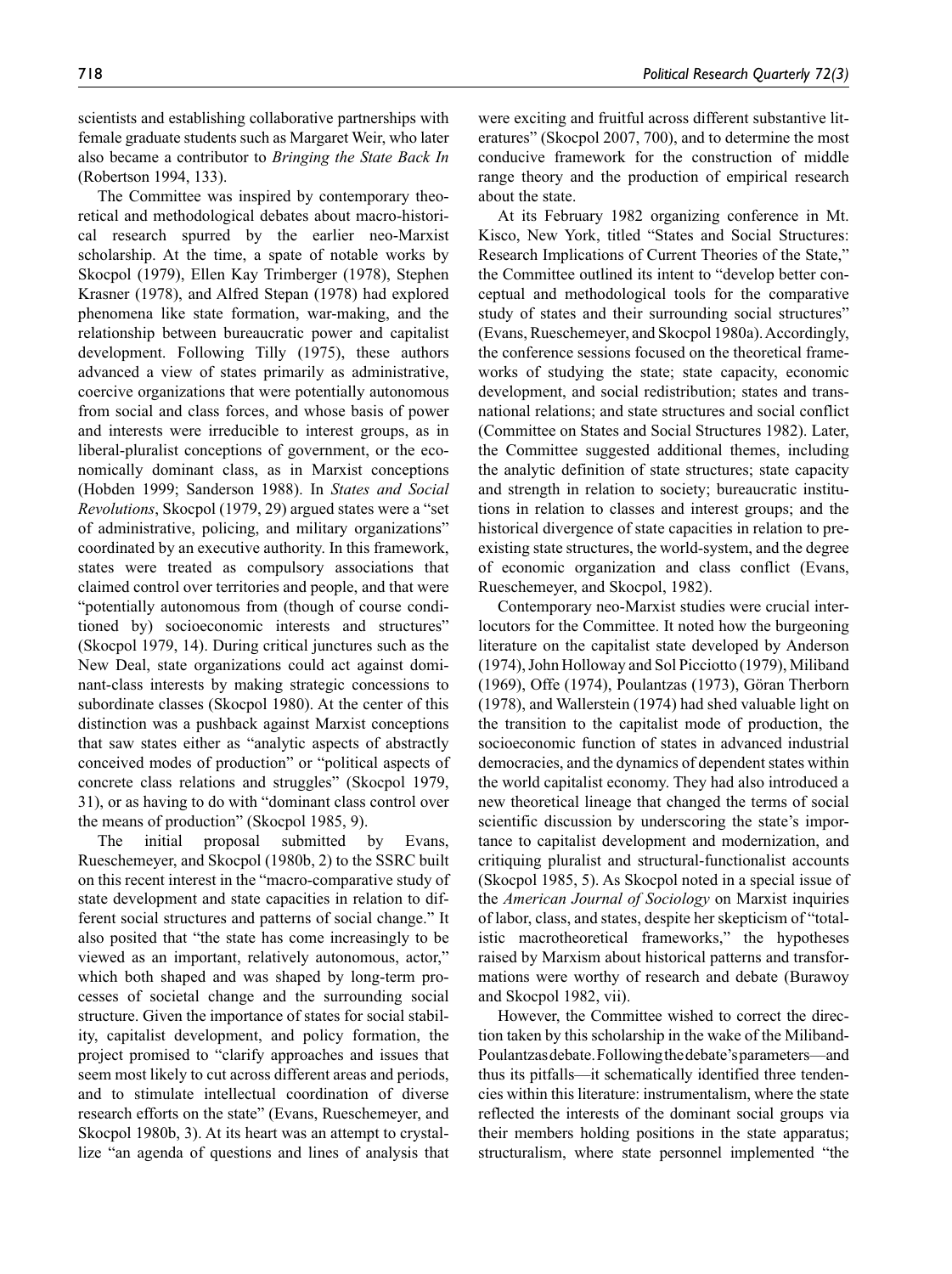objectively determined requirements for systemic stability" regardless of the dominant social groups' support for those policies; and the "pluralist" or "class conflict" model where the state expressed the outcome of social conflicts in which subordinate groups could prevail (Evans, Rueschemeyer, and Skocpol 1980a).<sup>4</sup> Despite their significant theoretical differences, the Committee portrayed all these strands as sharing two fundamental flaws stemming from positing the capitalist mode of production as an analytical starting point, which hindered their usefulness for comparative historical research: excessive conceptual abstraction and a societally reductive framework. The methodological stalemate of Marxist state theory was taken to be caused by its penchant for abstraction and neglect of the empirical and historical details necessary to advance research on the state.

First, neo-Marxist theories were prone to abstract generalization about features and functions shared by all states within a mode of production, a phase of capitalist accumulation, or a position in the capitalist worldsystem. For Evans and Rueschemeyer (1980), certain strands of Marxist research suffered from "severe problems of a rationalist insulation from historical reality and of exclusionary claims to a single right approach." Meanwhile, for Skocpol (1980, 200), "almost all neo-Marxists theorize about 'the capitalist state' in general, thus attempting to explain patterns of state intervention and political conflict in analytic terms directly derived from a model about the capitalist mode of production as such." Accounts of state autonomy like Poulantzas' and Therborn's that attempted to provide typologies of features shared by states within different modes of production fell short of offering concepts, explanatory hypotheses, or research agendas that captured the comparative and historical aspect of state structures and their activities (Evans, Rueschemeyer, and Skocpol 1980b, 6). Although neo-Marxist theories were potentially applicable and testable in comparisons of states *across* different modes of production, they were ineffective for comparative historical analysis of cases *within* the capitalist mode of production, since their abstraction made it harder to "assign causal weight to variations in state structures and activities across nations and short time periods" (Skocpol 1985, 5, 33n16).

This variation in state activities led the Committee to reject the possibility of a "universally applicable" theory of the state specific to a given mode of production. For Skocpol, "the gap between abstract theoretical concepts and cross-national variations is just too wide. Needed, instead, are concepts for analyzing political institutions and their effect . . . that are somewhat decoupled from the Marxian staple concepts of 'modes of production' and their associated 'class relations" (Skocpol 1982, 42). Rather than the "application of analytical conceptual abstractions," the Committee instead wished to provide "explanations built on propositions about the activities of concrete groups" (Skocpol 1985, 31). For the purposes of comparative analysis, it argued that the state was "more usefully treated as an institutional entity and a social actor than as an abstract category" (Evans, Rueschemeyer, and Skocpol 1980b, 4).

A second assertion was that all strands of neo-Marxist research remained society-centric, in emphasizing the "social functions of the state—as an arena for class struggles and an instrument of class rule—and they typically sought to generalize about features shared by states within a mode of production or a phase of capitalist accumulation" (Committee on States and Social Structures 1983, 6). This was the case even with the "class struggle" accounts offered by Therborn (1978), Offe (1974), and Gösta Esping-Andersen, Erik Olin Wright, and Roger Friedland (1976). Per Skocpol, these authors shared a view of the state as a nexus of institutions with selective or channeling effects that shaped class struggles and outcomes in favor of capitalist interests. While this was in principle compatible with the Committee's focus on how state structures patterned class relations, it was said to overlook that states "have their own organizational forms and logics, which in turn influence politics not only in class-biased ways but also in ways equally relevant (or irrelevant) for all classes" (Skocpol 1982, 41). In addition, accounts like Therborn's that turned to class struggles to explain variations in modes of production frequently lapsed into tautologies and away from "testable theoretical generalizations" (Skocpol 1982, 42). Neo-Marxist approaches ruled out how, instead of being the byproduct of class struggles, autonomous state action could shape and influence how those struggles unfolded (Skocpol 1985, 5).

Skocpol's reading of Poulantzas illustrates both sides of this critique. In *Political Power and Social Classes* and the debate with Miliband, she saw his argument in favor of the relative autonomy of the capitalist state as an effective rebuttal to instrumentalism. However, the abstraction and functionalism of this approach obscured how institutional arrangements and structural necessities could lead to variations in state capacity. Poulantzas had inflexibly posited the capitalist state as a necessary and general feature of the capitalist mode of production, instead of "seeking to explain the varying capacities of different states in various circumstances to formulate and implement policies adequate to the needs of the dominant classes or economies" (Skocpol 1982, 13; 1985, 33n22). Poulantzas' later turn to a political class struggle approach devoted more attention to the specific institutional and hegemonic variations within different types of capitalist states. Yet Skocpol (1982, 14) also saw this as a regression, because by re-conceptualizing the state as a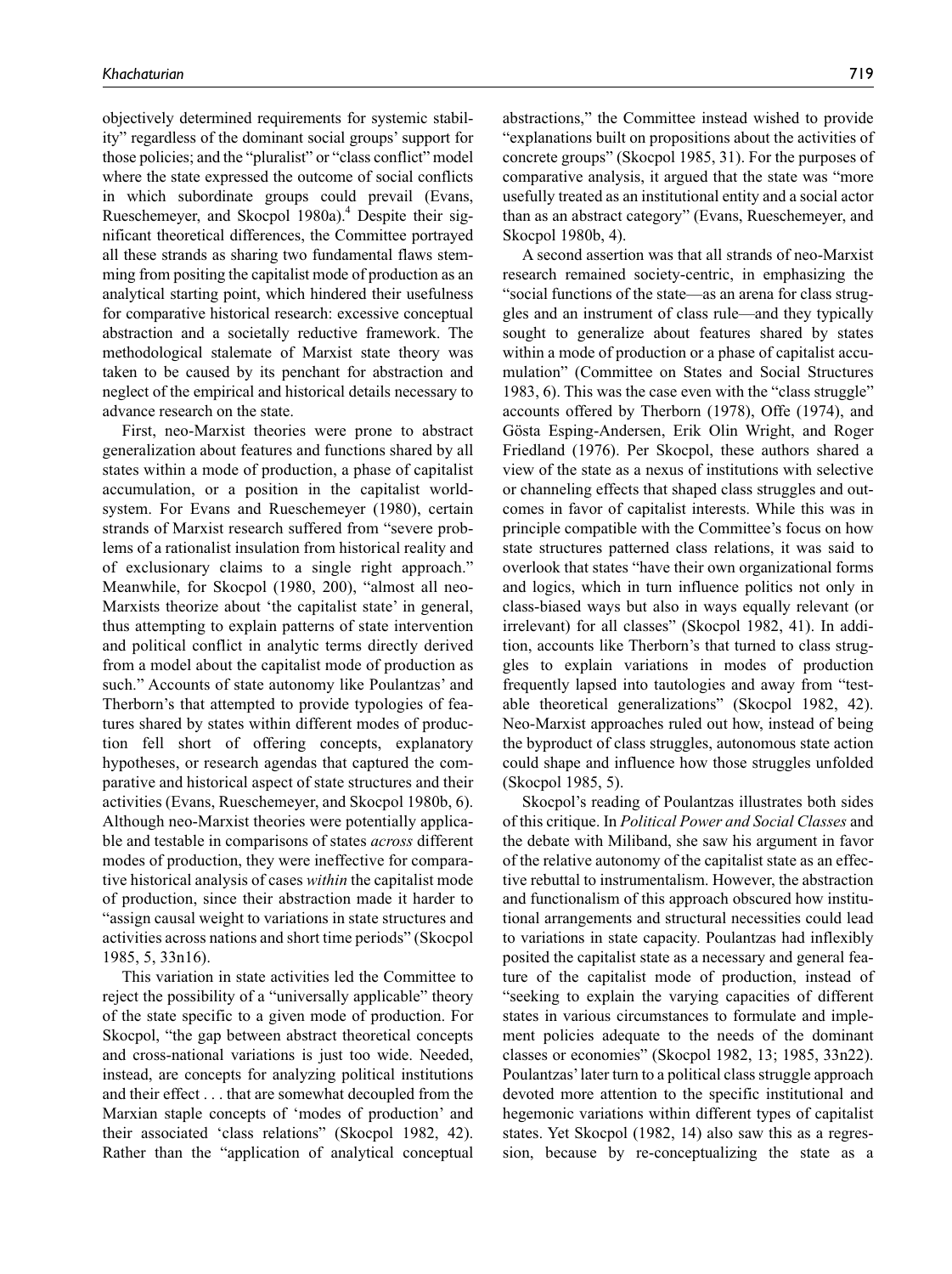condensation of power relations dependent on a changing balance of dominant class fractions, he backtracked away from his earlier insights about state autonomy to the class reductionism she saw as characteristic of Marxist state theory.

Given these two concerns, the Committee treated neo-Marxist accounts as potentially useful for generating theoretical problems, analytical concepts, and causal hypotheses about the relationship between state and society, but also as insufficient for testing those same concepts and hypotheses through comparative-historical case studies and the construction of generalizations proceeding from empirical research (Barrow 1993, 125). Neo-Marxism, it argued, could not fully grasp the phenomenon of state autonomy without reducing it to either social processes or to abstract functionalism. Hence, the Committee sought to move beyond a "generalized theoretical discussion over whether 'the state,' or 'the state in capitalist society,' has an independent impact on the course of societal change." Instead, it argued that the solution to these theoretical dilemmas lay in the "development of hypotheses about the variable conditions for autonomous and effective state action and to the advancement of comparative research" on the state (Evans, Rueschemeyer, and Skocpol 1980, 15). Rather than first positing a general theory of the state, it proposed to draw on individual case studies within predetermined research areas to build conceptualizations and explanations of state structures and capacities that took into account their cross-national and historical variations. Only a comparative-historical framework of inquiry that rejected "grand theory" could "conceptualize the organizational structures of states, to explain how they are formed and reorganized over time, and to explore how states affect societies through their policies and through their patterned relationships with social groups" (Committee on States and Social Structures 1983, 1).

## **The Politics of State Theory**

Neo-Marxism influenced the Committee's theoretical background by defining the initial parameters of a critical social scientific account of the state, and by introducing a longstanding intellectual tradition as an alternative mode of analysis. For that same reason, the Committee's identity and purpose hinged on whether it could substantively distinguish its own research agenda. The Committee appropriated the neo-Marxist focus on the relationship between socioeconomic and political power, and their critique of pluralism's omission of the state. However, it also positioned itself as recovering an analytically distinct understanding of the state from the "society-centered" frameworks of both pluralism and Marxism. It did so by framing neo-Marxism as a class reductive and functionalist variant of "grand theory," and by stressing the autonomy of the state contra group and class pressures. Moving beyond metatheoretical disputes about the state by instead emphasizing "testable, variable-based propositions" (Katznelson 2009, 99) placed this research agenda into closer dialogue to the social scientific mainstream. But it also weakened the self-reflexive impulse behind the New Left's original interest in the state as part of a broader discussion of the relationship between professional social science and the liberal context in which it was being produced (as in the Marxist critiques of pluralism), as well as of political strategy. This depoliticized what had been an inherently political subject matter, presenting it as a value-neutral relationship between state and society, just as both the American state and the left that was bound up with it were entering into the crisis period of the 1970s and the conservative turn of the 1980s.

First, the Committee's treatment of pluralism and Marxism as equally societally reductive approaches was a rhetorical framing that amplified the novelty of its own approach. It suggested that the hegemonic status of pluralism in the American social sciences had encouraged a "conception of the state as a mere reflection of social structure and social change," in contrast to a continental European tradition of social theory that saw the state as often opposed to society (Evans, Rueschemeyer, and Skocpol 1980b). $5$  Yet it also tagged the neo-Marxist scholarship as a similar societally reductive position, despite the fact that much of it refuted both pluralism and elite theory in the American social sciences of the 1960s. Scarcely noting this in its review of existing scholarship on the state, the Committee collapsed the substantial theoretical differences between these two strands of thought. This minimized the main thrust of the Marxist critique of pluralism, to present its own account of state autonomy, drawing on the Weberian tradition, as a more promising way for researching the state.

More recently, Skocpol (2008, 111) has clarified that the Committee was neither calling for "society-centered or economic-determinist explanatory approaches to be turned on their head," nor advocating a "monomaniacal focus on bureaucratic politics." Nevertheless, the Committee was interested in exploring the potential autonomy of an entity called "the state" from a web of relations called "society"—something it argued both pluralism and Marxism neglected. Confronted with the problem of demarcating the boundaries of the state from society, it never settled on the parameters of this distinction, alternating between treating the state as an aggregate of individuals or bureaucratic groups, or as a set of organizations having a prior unity as a collective political agent vis-à-vis society. Disaggregating the state not only allowed for a more fine-grained view of policy formation processes by state managers and institutions but also left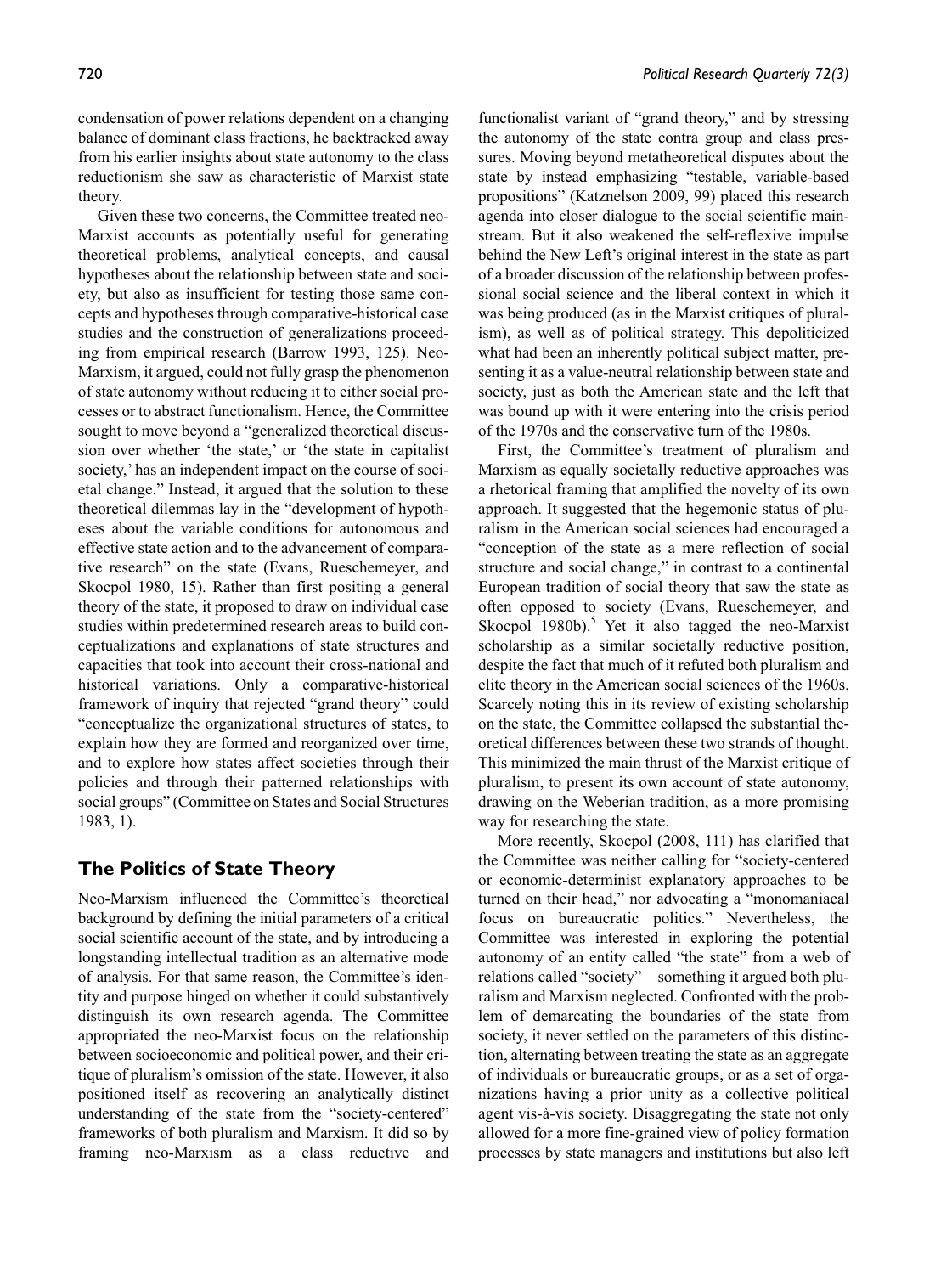undetermined the basis of their unity as something called "the state." However, treating the state as a coherent unity required dissolving the Marxist notion of social classes into an undifferentiated notion of "society" to act as its obverse. This made it difficult to conceive how class struggles could penetrate, and be incorporated and reflected *within* the state (Cammack 1989).<sup>6</sup> The latter, relational approach to the state and social classes was increasingly advocated in neo-Marxist research by the late 1970s, in the works of Poulantzas, Therborn, Block, and others. Yet the Committee's emphasis on the bureaucracy as the key indicator of state capacity displaced that line of inquiry, in favor of an approach that made it easier to study the state as an organizational entity.

Second, by rejecting the Marxist focus on developing a theory of the capitalist state, the Committee reframed the problem in a way that stripped much of the political content from discussions of the state. Marxist debates about conceptualizing "the capitalist state" or "the state in capitalist society" had illustrated how these theoretical discussions spoke to broader questions about the social origins of state power, the formation of hegemony, and what the absence of the state from pluralist theory said about the ideology of the social sciences. Despite their methodological disputes and absence of a single paradigm, they had agreed on the necessity of studying the state as part of a broader project of the critique of capitalist democracy (Therborn 2009, 149), since it was both the precondition and source of stability for capitalist accumulation. Crucially, they also saw the state not merely as a structural force but as an object of theoretical and political practice toward which social struggles could be directed. Developing a critical account of the capitalist state was a task with significant political implications given the crises of industrialized societies during the 1970s and the neoliberal turn. Their interest in the nature and functions of the state was situationally motivated by strategic concerns about the changing role of left parties and movements with regard to organized political power in capitalist societies (Panitch 1980). Despite its theoretical abstraction, there was a concretely political element to the Marxist scholarship, its goal being to clarify the functions and limits of the capitalist state for the purposes of informing future political practices.

In contrast, the Committee's depiction of Marxism as a "grand theory" too general for the purposes of studying states' activities and capacities, and its reduction of the state to its "visible" institutions and effects for easier operationalization, bracketed away the critical thrust of New Left discourses about the state. Its desire to supersede the instrumentalist-structuralist debate within Marxism through greater empirical and historical specification led to a theoretical agnosticism about the state (Binder 1986; Colburn 1988), and a more neo-positivist

stance characterized by analytic classification, the formation of mid-range theory, and the rejection of overt normative considerations (Adcock, Bevir, and Stimson 2007, 265). It largely set aside the puzzle of why the state concept appeared and disappeared at different points in the history of the social sciences in the United States, while its focus on the methodological shortcomings of Marxist accounts neglected how the latter were concerned with the state in a critical and political capacity, rather than just in a metatheoretical sense. Concerned with the attainment of greater social scientific legitimacy, the Committee largely avoided normative propositions about the state, maintaining that an understanding of state actions and capacities needed to be "free of automatic activations of visions about what states ought to do or ought not to do," and that "studying state action should not entail either glorifying state power or overestimating its efficacy" (Evans, Rueschemeyer, and Skocpol 1985b, 364–65).

Insofar as there was a normative component to this project, it entailed shifting from conceiving the state as a *capitalist* state to a more neutral entity, an "autonomous structure . . . with a logic and interests of its own" (Skocpol 1979, 27). Given the declining influence of organized labor and the reorganization of class power in favor of transnational capital, the Committee's emphasis on states' abilities to influence society was an attempted defense of the ongoing role of public institutions to secure egalitarian goals within advanced capitalist societies (Katznelson 1992, 733). In that respect, its approach can be understood as a response to existing critiques of the state on both the left and the nascent neoliberal right (Evans, Rueschemeyer, and Skocpol 1985b, 364). Thus, while the Committee's agenda retained echoes of the New Left, it turned the language of state autonomy from an analytic and strategic component in the theorizing of postwar capitalism, as it had been for the neo-Marxists, to a means by which state institutions could regulate capitalist social relations to maintain the postwar social democratic order. This represented a more moderate shift in political orientation, as an adaptation to the broader decline experienced by Marxist political movements and the rightward shift in American politics and culture in the wake of the 1980 election.

Last, the Committee leveraged its academic networks and the SSRC's resources to obtain greater legitimacy for its "neo-statist" research agenda in sociology and political science. While it fell short of its intent to create "no less than a Kuhnian paradigm shift" (Katznelson 1992, 729), the Committee had a lasting influence. By the time it was decommissioned in 1990 due to the SSRC's budgetary constraints, it had implemented a series of working groups on Contemporary Patterns of State-Led Industrialization; the Transnational Diffusion of Policy-Relevant Economic Knowledge; States, Knowledge-Bearing Occupations,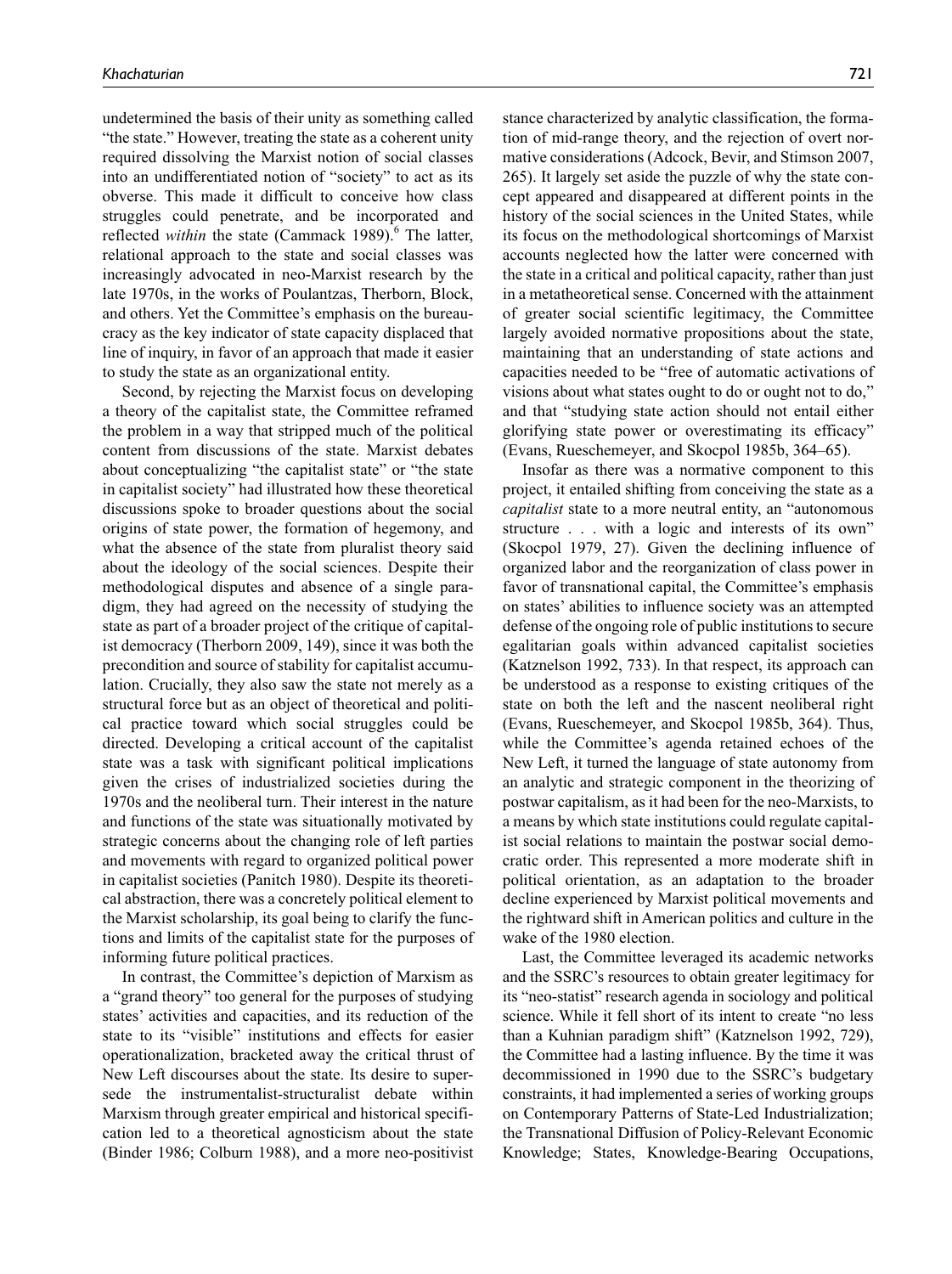and Social Policy Making; and War Settlement and State Structures. It also published two edited volumes (Evans, Rueschemeyer, and Skocpol 1985; Hall 1989), organized annual seminars and working groups, produced a newsletter, and provided research grants. The Committee's directors were not involved with policymaking beyond the academy, but their collective experience and professional stature ensured that it had a wide reach in scholarly circles, while its representation of the state was disseminated via workshops, research groups, and publications. The proliferation of state-centric research in comparative politics and American political development during the 1990s was a testament to this program's influence on later scholarship (Adcock, Bevir, and Stimson 2007; Barkey and Parikh 1991; Levi 2002).

The Committee's intervention came at a critical point in the history of the postwar social sciences. By the early 1980s, the growing interest in the state was widely understood as tied to the recent prominence of Marxism in the academy (Kesselman 1983). While most visible in sociology, this shift was also felt in political science, despite it generally remaining less hospitable to Marxist ideas.<sup>7</sup> "Restoring the State to Political Science" was chosen as the theme of the 1981 APSA conference, on the basis that this multifaceted concept was "the one common thread in all subfields within the discipline" (Lowi and Tarrow 1980, 436–37). In that year's Presidential Address, suggestively titled "Another State of Mind," Charles Lindblom (1982) noted that contemporary neo-Marxists like Miliband, Poulantzas, Offe, Jürgen Habermas, and James O'Connor had raised crucial questions about the viability and efficacy of liberal democracy, the role of state institutions in mediating social conflicts, and the tension between corporate interests and popular legitimacy—which adherents of "conventional theory" (pluralism) were only belatedly catching up to. By focusing on a concept largely absent from the social scientific mainstream, Marxist scholars pointed to its importance in the reproduction of capitalism, and provocatively suggested that pluralists' inability to talk about this topic was symptomatic of an unacknowledged ideological bias. Even critics such as David Easton (1985, 144–45) recognized the impact that Marxism, with its "renewed awareness of the importance of history and of the significance of the economy, social classes, and ideology," had on the revival of the notion of "political science as a study of the state." In the words of Block (1987, 22), "ideas and arguments that developed initially on the leftward fringes of American academic life are now part of mainstream discussions in political sociology and political science."

At the same time, the pressures of disciplinary specialization that reemerged in both political science and sociology after the waning of the New Left undercut the generally interdisciplinary account of Marxism (Manza

and McCarthy 2011). By prioritizing empirical research at the expense of metatheory, the Committee advanced an organizational account of the state, and cemented for later scholarship the definitive interpretation of Marxism as an excessively abstract and societally reductive dead end. One result was a theoretical narrowing that led to a starker contrast between neo-Marxist and neo-Weberian strands of research than the intersecting history of these influences actually suggests. For example, while the Mt. Kisco conference featured contributions from Block, Offe, and Therborn, their essays were not included in *Bringing the State Back In*, leaving only Katznelson as a more sympathetic representative of that position.<sup>8</sup> While largely incidental, this omission contributed to this research agenda's general integration into the social scientific mainstream (Calhoun 1996, 309).<sup>9</sup> Stanley Aronowitz and Peter Bratsis note that *Bringing the State Back In* "had relegated theorists such as Miliband, Offe, Block, Therborn, and Poulantzas to a couple of paragraphs and footnotes" (Aronowitz and Bratsis 2002, xii). For Mark Blyth (2006, 494), the unwillingness of comparative politics scholars to embrace European Marxism led them to find "refuge in a sanitized Poulanzian analysis of late capitalism called 'state theory.'" Similarly, for Leo Panitch (2002, 93), this critique led to a "remarkable impoverishment of state theory."

While the Committee did successfully preserve some elements of the neo-Marxist research agenda in an academic context in which the New Left legacy of the 1960s was waning, it also had the lasting effect of making that literature more easily subsumable within its narrative about the shortcomings of the American social sciences concerning the state (Waddell 2012). As a result, the influential role of neo-Marxist research as an interlocutor and initial catalyst for the revival of interest in this fundamental concept was, retroactively, written out of the history of why the state was "brought back in." Along with this, the critical and reflexive role that the study of the state represented within the radical social sciences during the heyday of the New Left, as a commentary on the relationship between liberal democracy and capitalism, was weakened and largely forgotten.

## **Conclusion**

I have argued that the movement to "bring the state back in" to political sociology and political science, spearheaded in the early 1980s by the Committee on States and Social Structures, had its intellectual origins in the New Left, emerging through a double mediation via the "second wave" of historical sociology and neo-Marxist debates about the capitalist state. Both traditions allowed a new generation of scholars to use the rallying call to study the state as a means of questioning the relationship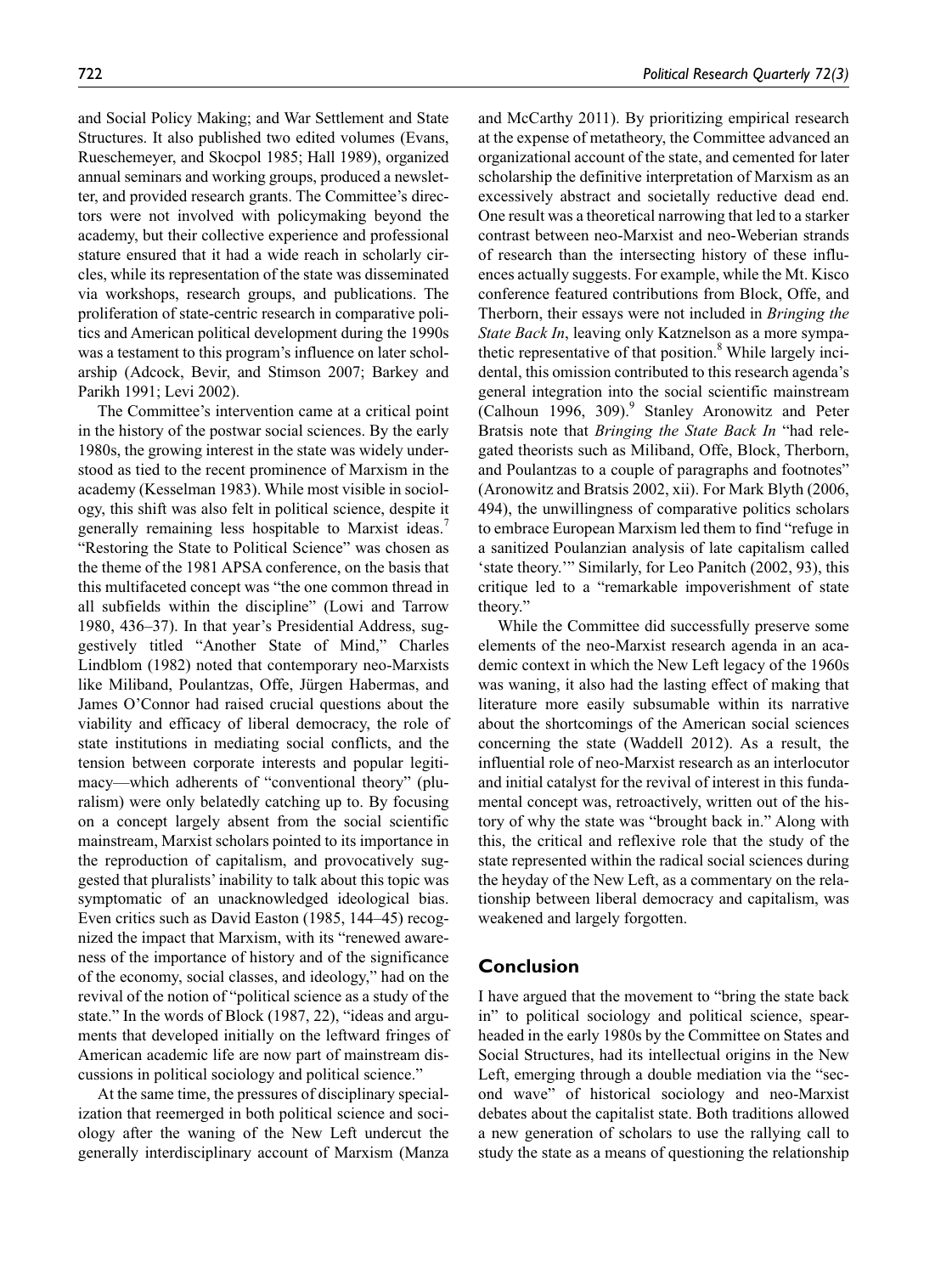between the social sciences and the liberalism of the postwar American regime, expressed via frameworks like modernization theory and pluralism. However, as the Committee reworked these tendencies into a systematic research agenda, it also largely cut ties with its New Left roots. Shedding its neo-Marxist affinities and insulating the study of the state from its earlier connections to the critique of capitalism and left political strategy, it instead advanced an organizational conception of the state that it saw as both more conducive to empirical research and as capable of withstanding increased scrutiny in the more conservative political and cultural context of the 1980s.

The Committee's displacement of the neo-Marxist research on the capitalist state had lasting theoretical and political consequences. Today, the state remains a contested concept, where no theorization of it escapes partial falsification, nor is decisively falsified as a whole (Dunleavy and O'Leary 1987, 33). This inherent ambiguity is also what makes it possible to approach the changing usages of this concept as symptomatic of the socio-historical context and ideological frameworks within which they are advanced. By initially questioning the "statelessness" of postwar American social science, Marxist accounts had provided a critical standpoint for investigating how knowledge *about* the state was produced, institutionalized, and disseminated in ways that either hid the state from view or reproduced it as an objective social reality. In contrast, the Committee's shift away from this standpoint preserved some of its insights but also depoliticized the study of the state, both as a scholarly concept and as a real entity toward which socio-political demands could be directed. The lasting effect of this turn was the closure of an influential and still-developing research agenda, leading to the forgetting of its ongoing insights for discussions of neoliberalism, pluralist and elite theories of democracy, and the relationship between capitalism and liberal democracy, all of which are once again drawing scholarly attention today.

#### **Acknolwedgments**

I am grateful to the editors and anonymous reviewers of PRQ for their detailed feedback. I also wish to thank Jeffrey Isaac, Laura Bucci, Brendon Westler, Mark Rigstad, and Erin Dolgoy for their comments on previous versions of this paper. I am also grateful to Monica S. Blank and her fellow staff at the Rockefeller Archive Center for helping me access key documents.

#### **Declaration of Conflicting Interests**

The author declared no potential conflicts of interest with respect to the research, authorship, and/or publication of this article.

## **Funding**

The author received no financial support for the research, authorship, and/or publication of this article.

#### **Notes**

- 1. Documents accessed at the Rockefeller Archive Center, 2016, May 25.
- 2. By then, the Committee's membership counted four former Harvard graduate students: Evans, Skocpol, Krasner, and Katzenstein.
- 3. The organizers solicited feedback from many scholars, including Gabriel Almond, Theodore Lowi, Eric Nordlinger, and Guillermo O'Donnell. Others, including Miliband, Norberto Bobbio, and Ernesto Laclau, were considered for outreach but did not participate in the project.
- 4. Skocpol (1980) initially proposed these broad typologies in her study of the New Deal as a case for examining neo-Marxist theories of state autonomy.
- 5. Skocpol (2008, 110) later noted that "postwar social scientific theories, especially in American academia, treated politics and public policy making as largely a reflection or byproduct of social, economic, cultural dynamics."
- 6. Skocpol (1982, 11–12) explicitly rejected the latter view of the state, as advanced by Therborn, in the original draft of her introductory essay to *Bringing the State Back In*.
- 7. Block and Piven (2010, 207) note that "political science weathered the period of rebellion in the 1960s with only minor modifications to the curriculum."
- 8. Guillermo O'Donnell was slated to present a work titled "Beyond Relative Autonomy: The Current Marxist Debate" but withdrew shortly before the conference took place.
- 9. Personal correspondence with Claus Offe and Göran Therborn (2018, June 10), and Fred Block (2018, September 6).

#### **References**

- Adams, Julia, Elisabeth S. Clemens, and Ann Shola Orloff. 2005. "Introduction: Social Theory, Modernity, and the Three Waves of Historical Sociology." In *Remaking Modernity: Politics, History, and Sociology*, edited by Julia Adams, Elisabeth S. Clemens, and Ann Shola Orloff, 1–72. Durham: Duke University Press.
- Adcock, Robert, Mark Bevir, and Shannon C. Stimson. 2007. "Historicizing the New Institutionalism(s)." In *Modern Political Science: Anglo-American Exchanges since 1880*, edited by Robert Adcock, Mark Bevir, and Shannon C. Stimson, 259–89. Princeton: Princeton University Press.
- Almond, Gabriel A. 1988. "The Return to the State." *American Political Science Review* 82 (3): 853–74.
- Anderson, Perry. 1974. *Lineages of the Absolutist State*. London: Verso.
- Aronowitz, Stanley, and Peter Bratsis. 2002. "State Power, Global Power." In *Paradigm Lost: State Theory Reconsidered*, edited by Stanley Aronowitz and Peter Bratsis, xi–xxvii. Minneapolis: University of Minnesota Press.
- Barber, Benjamin. 1970. "Review of *The State in Capitalist Society*." *American Political Science Review* 64 (3): 928–29.
- Barkey, Karen, and Sunita Parikh. 1991. "Comparative Perspectives on the State." *Annual Review of Sociology* 17: 523–49.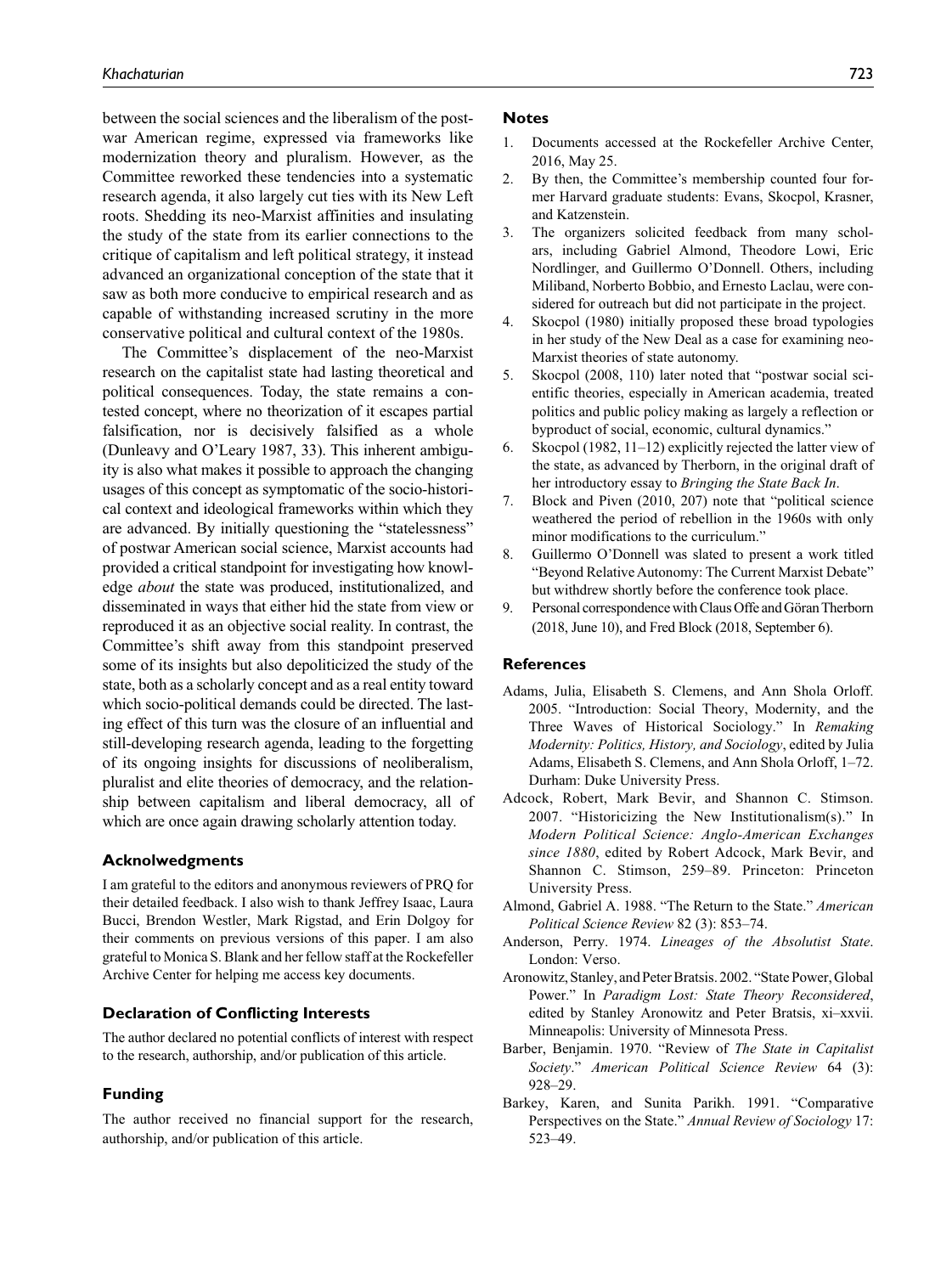- Barrow, Clyde W. 1993. *Critical Theories of the State*. Madison: University of Wisconsin Press.
- Barrow, Clyde W. 2002. "The Miliband-Poulantzas Debate: An Intellectual History." In *Paradigm Lost: State Theory Reconsidered*, edited by Stanley Aronowitz and Peter Bratsis, 3–52. Minneapolis: University of Minnesota Press.
- Barrow, Clyde W. 2017. "The Political and Intellectual Origins of New Political Science." *New Political Science* 39: 437–72.
- Bendix, John, Bertell Ollman, Bartholomew H. Sparrow, and Timothy Mitchell. 1992. "Going Beyond the State?" *American Political Science Review* 86 (4): 1007–1021.
- Bendix, Reinhard. 1964. *Nation-Building and Citizenship: Studies of our Changing Social Order*. Hoboken: Wiley.
- Binder, Leonard. 1986. "The Natural History of Development Theory." *Comparative Studies in Society and History* 28  $(1): 3-33.$
- Block, Fred. 1977. "The Ruling Class Does Not Rule: Notes on the Marxist Theory of the State." *Socialist Revolution* 33 (6): 6–28.
- Block, Fred. 1987. *Revising State Theory: Essays in Politics and Postindustrialism*. Philadelphia: Temple University Press.
- Block, Fred, and Frances Fox Piven. 2010. "Déjà Vu, All Over Again: A Comment on Jacob Hacker and Paul Pierson, 'Winner Take-All Politics.'" *Politics & Society* 38 (2): 205–11.
- Blyth, Mark. 2006. "Great Punctuations: Prediction, Randomness, and the Evolution of Comparative Political Science." *American Political Science Review* 100 (4): 493–98.
- Book Notes. 1975. "Review of Political Power and Social Classes." *Journal of Peace Research* 12 (1): 91.
- Bridges, Amy Beth. 1974. "Nicos Poulantzas and the Marxist Theory of the State." *Politics and Society* 4 (2): 161–90.
- Burawoy, Michael. 1982. "Introduction: The Resurgence of Marxism in American Sociology." *American Journal of Sociology* 88: S1-S30.
- Burawoy, Michael, and Theda Skocpol. 1982. "Preface." *American Journal of Sociology* 88 (Suppl.): vii-viii.
- Caldwell, Raymond. 2002. "Between Scylla and Charybdis: Reinhard Bendix on Theory, Concepts, and Comparison in Max Weber's Historical Sociology." *History of the Human Sciences* 15 (3): 25–51.
- Calhoun, Craig. 1996. "The Rise and Domestication of Historical Sociology." In *The Historic Turn in the Human Sciences*, edited by Terrence J. McDonald, 305–37. Ann Arbor: University of Michigan Press.
- Cammack, Paul. 1989. "Bringing the State Back In?" *British Journal of Political Science* 19 (2): 261–90.
- Cammack, Paul. 1990. "Statism, New Institutionalism, and Marxism." *Socialist Register* 26: 147–70
- Ciepley, David. 2000. "Why the State Was Dropped in the First Place: A Prequel to Skocpol's 'Bringing the State Back In.'" *Critical Review* 14: 157–213.
- Colburn, Forrest D. 1988. "Statism, Rationality, and State Centrism." *Comparative Politics* 20 (4): 485–92.
- Committee on States and Social Structures. 1983. Proposal to the Social Science Research Council for a Research Planning Committee on States and Social Structures. Folder 1324, Box 219, Section I, Social Science Research Council 19, the Rockefeller Archive Center.
- Connell, R.W. 1997. "Why Is Classical Theory Classical?" *American Journal of Sociology* 102 (6): 1511–57.
- Dryzek, John. 2006. "Revolutions without Enemies: Key Transformations in Political Science." *American Political Science Review* 100: 487–92.
- Dryzek, John, and Patrick Dunleavy. 2009. *Theories of the Democratic State*. Basingstoke: Palgrave Macmillan.
- Dunleavy, Patrick, and Brendan O'Leary. 1987. *Theories of the State: The Politics of Liberal Democracy*. New York: The Meredith Press.
- Easton, David. 1969. "The New Revolution in Political Science." *American Political Science Review* 63 (4): 1051–1061.
- Easton, David. 1985. "Political Science in the United States: Past and Present." *International Political Science Review* 6 (1): 133–52.
- "Editorial Introduction." 1970. *Politics & Society* 1 (1): 2.
- Esping-Andersen, Gösta, Erik Olin Wright, and Roger Friedland. 1976. "Modes of Class Struggle and the Capitalist State." *Kapitalistate* 4/5: 186–220.
- Evans, Peter B., and Dietrich Rueschemeyer. 1980. Letter to Richard Fagen, Hans Jürgen Puhle, and Guillermo O'Donnell, November 19, 1980, Folder 3802, Box 301, Series I, Social Science Research Council 19, the Rockefeller Archive Center.
- Evans, Peter B., Dietrich Rueschemeyer, and Theda Skocpol. 1980a. Letter to Kenneth Prewitt, January 31, 1980, Box 301, Folder 3802, Series I, Social Science Research Council 19, the Rockefeller Archive Center.
- Evans, Peter B., Dietrich Rueschemeyer, and Theda Skocpol. 1980b. "States and Social Structures: An Agenda for Interdisciplinary Dialogue and Research." Proposal to the Social Science Research Council for a Research Planning Committee on States and Social Structures, September 1980, Box 301, Folder 3802, Series I, Social Science Research Council 19, the Rockefeller Archive Center.
- Evans, Peter B., Dietrich Rueschemeyer, and Theda Skocpol. 1982. "Memorandum Regarding the States and Social Structures Project." July 14, 1982. Folder 3787, Box 299, Series I, Social Science Research Council 19. Program, the Rockefeller Archive Center.
- Evans, Peter, Dietrich Rueschemeyer, and Theda Skocpol, eds. 1985a. *Bringing the State Back In*. Cambridge: Cambridge University Press.
- Evans, Peter, Dietrich Rueschemeyer, and Theda Skocpol. 1985b. "On the Road toward a More Adequate Understanding of the State." In *Bringing the State Back In*, edited by Peter Evans, Dietrich Rueschemeyer, and Theda Skocpol, 347–66. Cambridge: Cambridge University Press.
- Farr, James. 2008. "Political Science." In *The Cambridge History of Science*. Vol. 7: *The Modern Social Sciences*,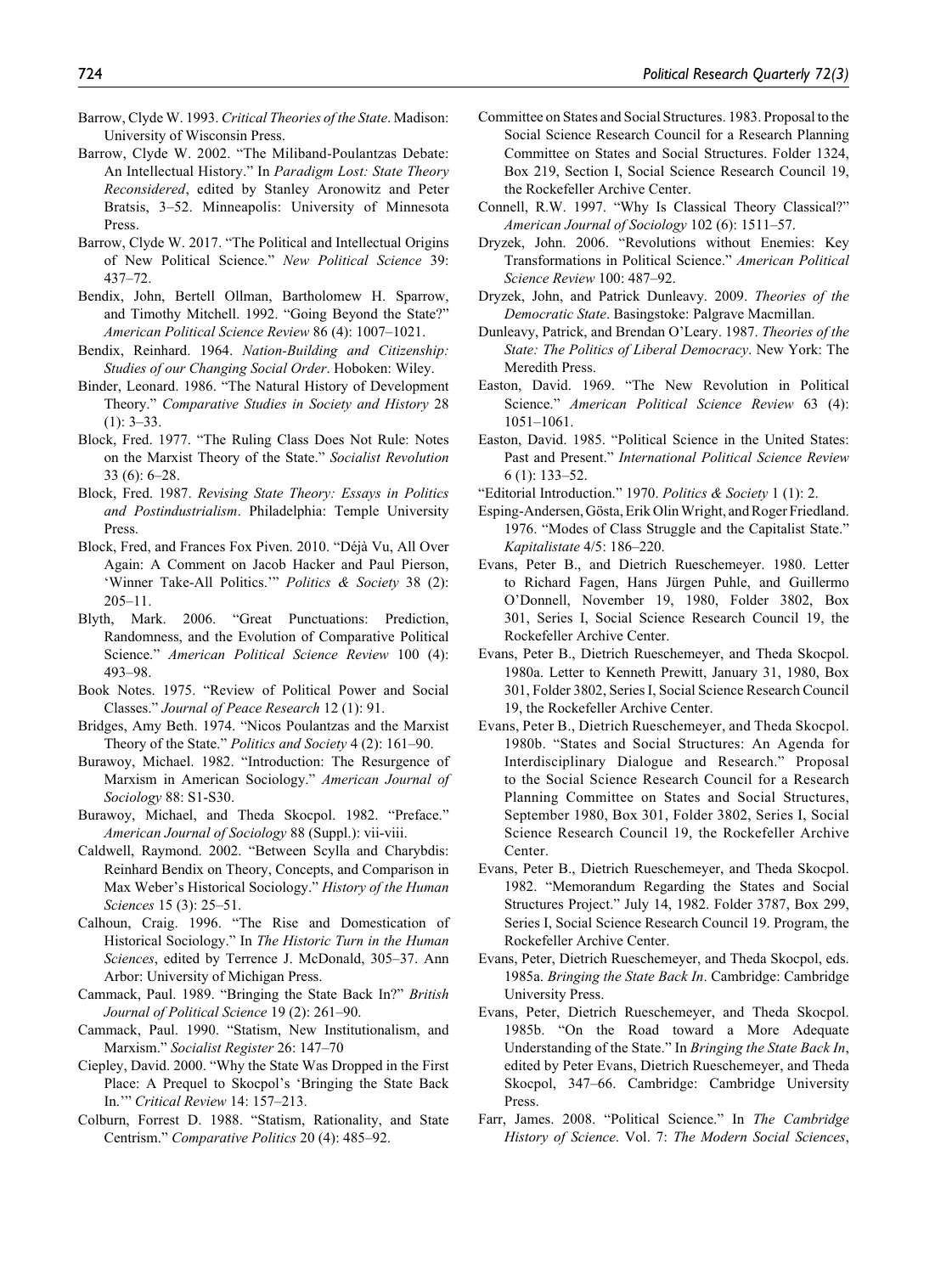edited by Theodore Porter and Dorothy Ross, 306–28. New York: Cambridge University Press.

- Flacks, Richard. 1982. "Marxism and Sociology." In *The Left Academy: Marxist Scholarship on American Campuses*, edited by Bertell Ollman and Edward Vernoff, 9–52. New York: McGraw-Hill.
- Gold, David A., Y. H. Lo, and Erik Olin Wright. 1975. "Recent Developments in Marxist Theories of the Capitalist State, Part I." *Monthly Review* 27 (5): 29–43.
- Gunnell, John G. 1995. "The Declination of the 'State' and the Origins of American Pluralism." In *Political Science in History: Research Programs and Political Traditions*, edited by James Farr, John S. Dryzek, and Stephen T. Leonard, 19–40. New York: Cambridge University Press.
- Hall, Peter A., ed. 1989. *The Political Power of Economic Ideas: Keynesianism across Nations*. Princeton: Princeton University Press.
- Hay, Colin. 1999. "Marxism and the State." In *Marxism and Social Science*, edited by Andrew Gamble, David Marsh, and Tony Tant, 152–74. Urbana: University of Illinois Press.
- Hechter, Michael. 1979. "Notes on Marxism and Sociology in the USA." *Theory and Society* 8 (3): 377–86.
- Hobden, Stephen. 1999. "Can Historical Sociology be Critical?" *Alternatives: Global, Local, Political* 24 (3): 391–413.
- Holloway, John, and Sol Picciotto. 1979. *State and Capital: A Marxist Debate*. Austin: University of Texas Press.
- Jessop, Bob. 2008. "Dialogue of the Deaf: Some Reflections on the Poulantzas-Miliband Debate." In *Class, Power and the State in Capitalist Society: Essays on Ralph Miliband*, edited by Paul Wetherly, Clyde W. Barrow, and Peter Burnham, 132–57. Basingstoke: Palgrave Macmillan.
- Katznelson, Ira. 1981. "Lenin or Weber? Choices in the Marxist Theories of Politics." *Political Studies* 29 (4): 632–40.
- Katznelson, Ira. 1992. "The State to the Rescue? Political Science and History Reconnect." *Social Research* 59 (4): 719–37.
- Katznelson, Ira. 2003. *Desolation and Enlightenment: Political Knowledge after Total War, Totalitarianism, and the Holocaust*. New York: Columbia University Press.
- Katznelson, Ira. 2009. "Strong Theory, Complex History: Structure and Configuration in Comparative Politics Revisited." In *Comparative Politics: Rationality, Culture, and Structure*. 2nd ed., edited by Mark Irving Lichbach and Alan S. Zuckerman, 96–116. New York: Cambridge University Press.
- Kesselman, Mark. 1981. "The State and Class Struggle: Trends in Marxist Political Science." In *The Left Academy: Marxist Scholarship on American Campuses*, edited by Bertell Ollman and Edward Vernoff, 82–114. New York: McGraw-Hill.
- Kesselman, Mark. 1983. "From State Theory to Class Struggle and Compromise: Contemporary Marxist Political Studies." *Social Science Quarterly* 64 (4): 826–45.
- Krasner, Stephen. 1978. *Defending the National Interest: Raw Materials Investments and U.S. Foreign Policy*. Princeton: Princeton University Press.
- Latham, Michael E. 2008. "Modernization." In *The Cambridge History of Science*. Vol. 7: *The Modern Social Sciences*, edited by Theodore Porter and Dorothy Ross, 721–34. New York: Cambridge University Press, 2008.
- Levi, Margaret. 2002. "The State of the Study of the State." In *Politiacl Science: The State of the Discipline*, edited by Ira Katznelson and Helen V. Milner, 33–55. New York: W.W. Norton.
- Lindblom, Charles. 1982. "Another State of Mind." *American Political Science Review* 76 (1): 9–21.
- Lowi, Theodore J., and Sidney G. Tarrow. 1980. "The 1981 APSA Annual Meeting Program: Some Thoughts and Suggestions." *Political Science & Politics* 13 (4): 436–37.
- Manza, Jeff, and Michael A. McCarthy. 2011. "The Neo-Marxist Legacy in American Sociology." *Annual Review of Sociology* 37: 155–83.
- McConnell, Grant. 1966. *Private Power and American Democracy*. New York: Alfred A. Knopf.
- McLennan, Gregor. 1989. *Marxism, Pluralism, and Beyond: Classic Debates and New Departures*. Cambridge: Polity Press.
- Miliband, Ralph. 1969. *The State in Capitalist Society*. New York: Basic Books.
- Mills, C. Wright. 1956. *The Power Elite*. New York: Oxford University Press.
- Mitchell, Timothy. 1991. "The Limits of the State: Beyond Statist Approaches and their Critics." *American Political Science Review* 85 (1): 77–96.
- Moore, Barrington Jr. 1966. *Social Origins of Dictatorship and Democracy: Lord and Peasant in the Making of the Modern World*. Boston: Beacon Press.
- Nettl, J. P. 1968. "The State as a Conceptual Variable." *World Politics* 20 (4): 559–92.
- Newman, Michael. 2003. *Ralph Miliband the Politics of the New Left*. New York: Monthly Review Press.
- Nordlinger, Eric A., Theodore J. Lowi, and Sergio Fabbrini. 1988. "The Return to the State: Critiques." *American Political Science Review* 82 (3): 875–901.
- Offe, Claus. 1974. "Structural Problems of the Capitalist State: Class Rule and the Political System. On the Selectiveness of Political Institutions." In *German Political Studies*. Vol. I, edited by Klaus von Beyme, 31–54. Thousand Oaks, CA: SAGE.
- Panitch, Leo. 1980. "The State and the Future of Socialism." *Capital & Class* 4 (2): 121–37.
- Panitch, Leo. 2002. "The Impoverishment of State Theory." In *Paradigm Lost: State Theory Reconsidered*, edited by Stanley Aronowitz and Peter Bratsis, 89–104. Minneapolis: University of Minnesota Press.
- Poulantzas, Nicos. 1973. *Political Power and Social Classes*. London: New Left Books.
- Robertson, David Brian. 1994. "Politics and the Past: History, Behavioralism, and the Return to Institutionalism in American Political Science." In *Engaging the Past: The Uses of History Across the Social Sciences*, edited by Eric H. Monkkonen, 113–53. Durham: Duke University Press.